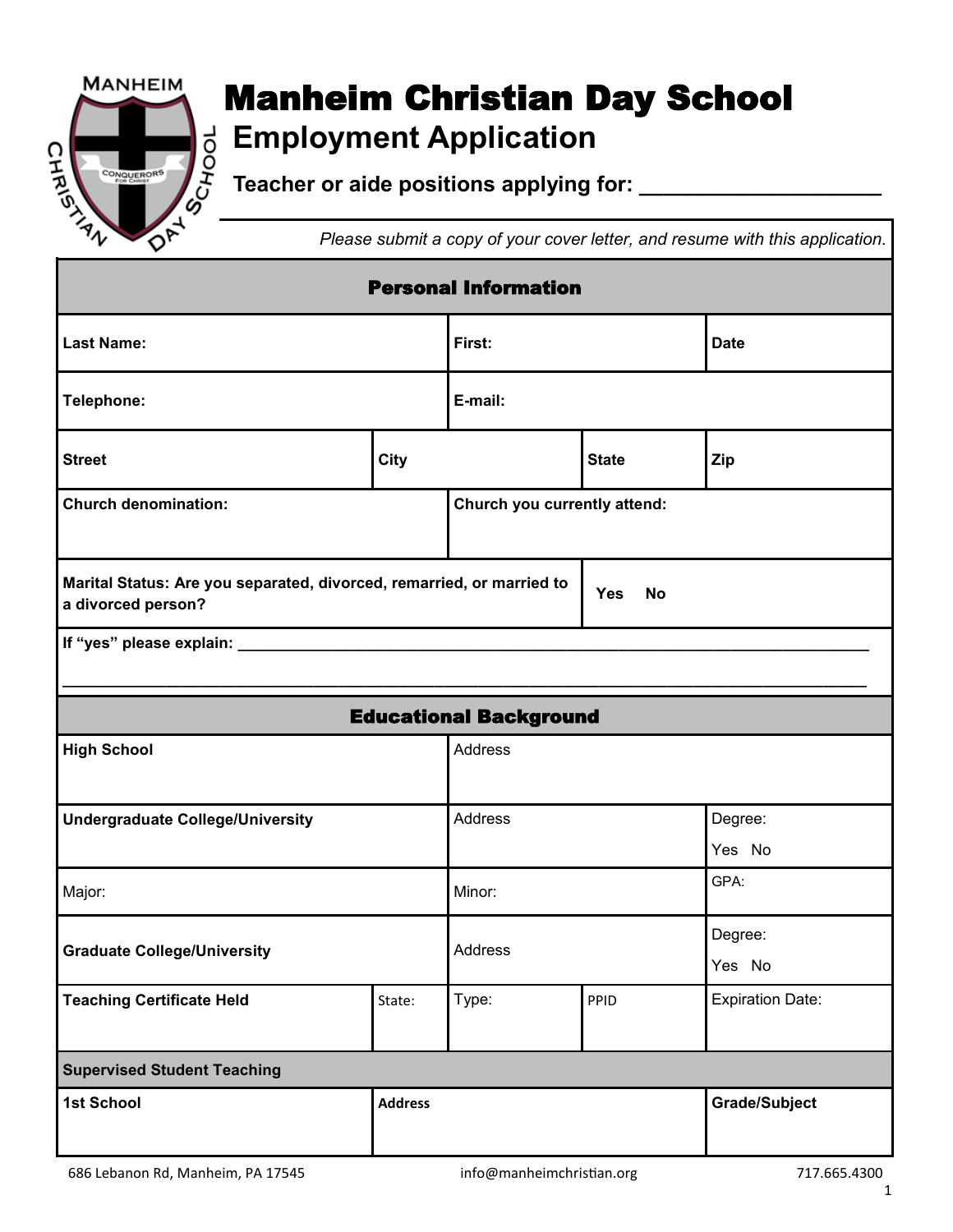| 2nd School                                                                                                                                                                                              | Address                                                                                                                             |  |                                                       | Grade/Subject            |                   |  |  |  |  |
|---------------------------------------------------------------------------------------------------------------------------------------------------------------------------------------------------------|-------------------------------------------------------------------------------------------------------------------------------------|--|-------------------------------------------------------|--------------------------|-------------------|--|--|--|--|
| <b>Employment History</b>                                                                                                                                                                               |                                                                                                                                     |  |                                                       |                          |                   |  |  |  |  |
| Teaching Experience: list all experience chronologically. Do not include substitute teaching unless it was a full-<br>time position. (If necessary, include an enclosed sheet with additional listings) |                                                                                                                                     |  |                                                       |                          |                   |  |  |  |  |
| <b>Dates</b><br>M/Yr to M/Yr                                                                                                                                                                            | <b>Name of School</b>                                                                                                               |  | <b>Address</b>                                        | Grade/<br><b>Subject</b> |                   |  |  |  |  |
|                                                                                                                                                                                                         |                                                                                                                                     |  |                                                       |                          |                   |  |  |  |  |
|                                                                                                                                                                                                         |                                                                                                                                     |  |                                                       |                          |                   |  |  |  |  |
|                                                                                                                                                                                                         |                                                                                                                                     |  |                                                       |                          |                   |  |  |  |  |
|                                                                                                                                                                                                         | Non-teaching Employment: list all experience chronologically. (If necessary, include an enclosed sheet with<br>additional listings) |  |                                                       |                          |                   |  |  |  |  |
| <b>Dates</b><br>M/Yr to M/Yr                                                                                                                                                                            | Kind of work                                                                                                                        |  | <b>Employer</b>                                       | <b>Address</b>           |                   |  |  |  |  |
|                                                                                                                                                                                                         |                                                                                                                                     |  |                                                       |                          |                   |  |  |  |  |
|                                                                                                                                                                                                         |                                                                                                                                     |  |                                                       |                          |                   |  |  |  |  |
|                                                                                                                                                                                                         |                                                                                                                                     |  |                                                       |                          |                   |  |  |  |  |
| When and why did you leave your last position?__________________________________                                                                                                                        |                                                                                                                                     |  |                                                       |                          |                   |  |  |  |  |
|                                                                                                                                                                                                         |                                                                                                                                     |  |                                                       |                          |                   |  |  |  |  |
|                                                                                                                                                                                                         |                                                                                                                                     |  |                                                       |                          |                   |  |  |  |  |
| What is the latest date by which you may resign without violating your contract?                                                                                                                        |                                                                                                                                     |  |                                                       |                          |                   |  |  |  |  |
|                                                                                                                                                                                                         |                                                                                                                                     |  |                                                       |                          |                   |  |  |  |  |
|                                                                                                                                                                                                         | Present Salary _______________________                                                                                              |  | Minimum Acceptable Salary ___________________________ |                          |                   |  |  |  |  |
|                                                                                                                                                                                                         | 686 Lebanon Rd, Manheim, PA 17545                                                                                                   |  | info@manheimchristian.org                             |                          | 717.665.4300<br>2 |  |  |  |  |